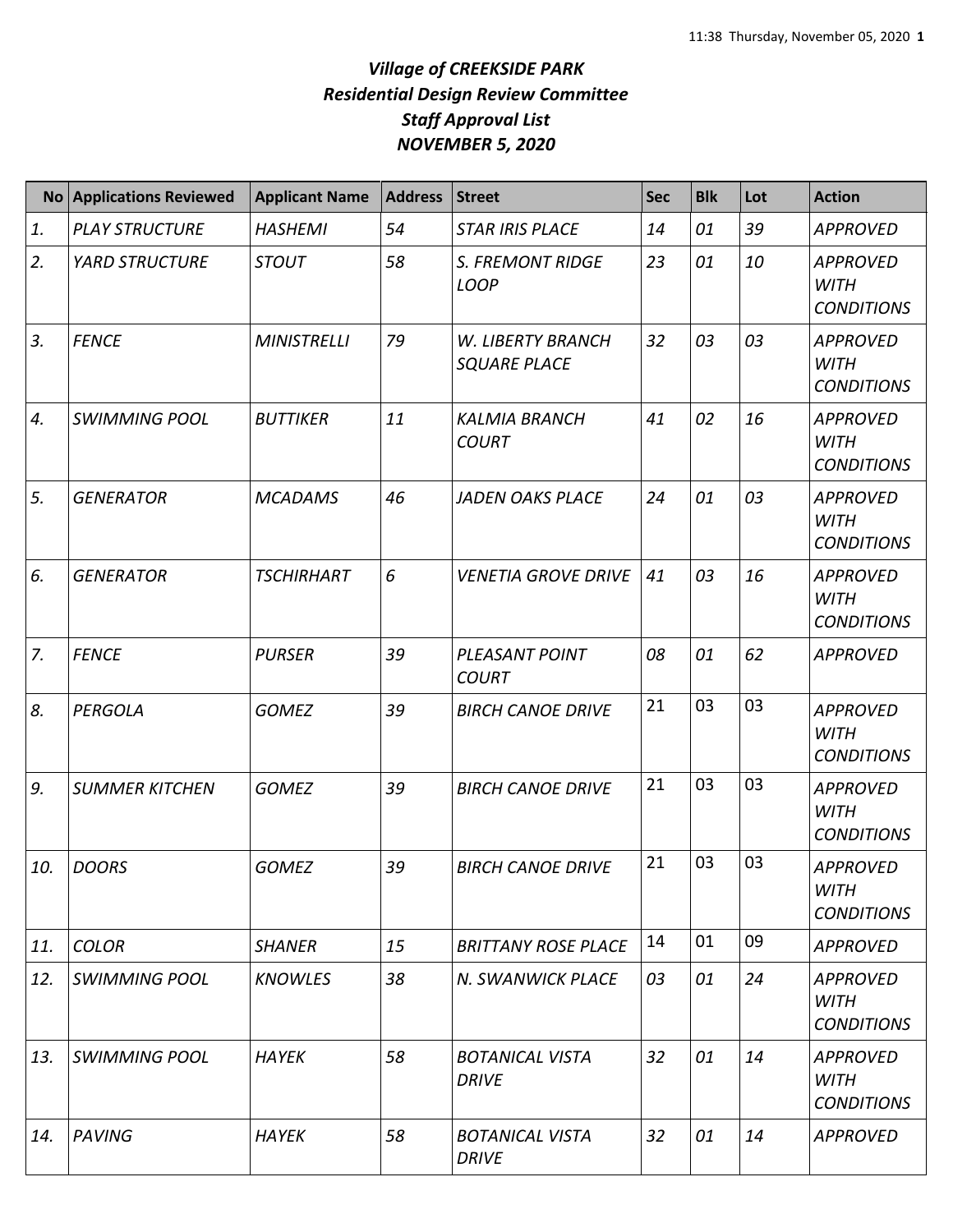|     | No Applications Reviewed                           | <b>Applicant Name</b> | <b>Address</b> | <b>Street</b>                           | <b>Sec</b> | <b>Blk</b> | Lot | <b>Action</b>                                       |
|-----|----------------------------------------------------|-----------------------|----------------|-----------------------------------------|------------|------------|-----|-----------------------------------------------------|
| 15. | <b>PLAY STRUCTURE</b>                              | <b>GILLIHAN</b>       | 97             | <b>WINTER SUNRISE</b><br><b>CIRCLE</b>  | 38         | 01         | 13  | <b>APPROVED</b>                                     |
| 16. | <b>COLOR</b>                                       | <b>DAVIS</b>          | 114            | S. CURLY WILLOW<br><b>CIRCLE</b>        | 15         | 01         | 12  | <b>APPROVED</b>                                     |
| 17. | <b>PAVING</b>                                      | <b>SCHMIDT</b>        | 54             | <b>LAKE REVERIE PLACE</b>               | 17         | 01         | 14  | <b>APPROVED</b>                                     |
| 18. | <b>BENCH</b>                                       | <b>SCHMIDT</b>        | 54             | LAKE REVERIE PLACE                      | 17         | 01         | 14  | <b>APPROVED</b>                                     |
| 19. | <b>ROOF</b>                                        | <b>JIMENEZ</b>        | 10             | <b>SHEARLING COURT</b>                  | 07         | 05         | 03  | <b>APPROVED</b>                                     |
| 20. | <b>SIGN</b>                                        | <b>CAPISTRAN</b>      | 62             | <b>BOTANICAL VISTA</b><br><b>DRIVE</b>  | 32         | 01         | 13  | <b>APPROVED</b><br><b>WITH</b><br><b>CONDITIONS</b> |
| 21. | <b>FENCE STAIN</b>                                 | <b>SNYDER</b>         | 64             | <b>WINTER SUNRISE</b><br><b>CIRCLE</b>  | 38         | 02         | 18  | <b>APPROVED</b>                                     |
| 22. | <b>GARAGE DOORS</b>                                | <b>TOPOLSKI</b>       | 11             | <b>SAGE SPARROW COURT</b>               | 11         | 03         | 33  | <b>APPROVED</b>                                     |
| 23. | <b>SWIMMING POOL</b>                               | <b>DANIEL</b>         | 27             | <b>WOODBOROUGH WAY</b>                  | 34         | 03         | 07  | <b>APPROVED</b><br><b>WITH</b><br><b>CONDITIONS</b> |
| 24. | <b>SWIMMING POOL</b>                               | <b>MCCARREN</b>       | 7              | <b>STAR IRIS PLACE</b>                  | 14         | 01         | 24  | <b>APPROVED</b><br><b>WITH</b><br><b>CONDITIONS</b> |
| 25. | <b>SUMMER KITCHEN</b>                              | <b>MCCARREN</b>       | $\overline{z}$ | <b>STAR IRIS PLACE</b>                  | 14         | 01         | 24  | <b>APPROVED</b><br><b>WITH</b><br><b>CONDITIONS</b> |
| 26. | <b>HOME IMPROVEMENT   MCCARREN</b><br>- INCIDENTAL |                       | 7              | <b>STAR IRIS PLACE</b>                  | 14         | 01         | 24  | <b>APPROVED</b><br><b>WITH</b><br><b>CONDITIONS</b> |
| 27. | <b>SWIMMING POOL</b>                               | <b>KELKOR LLC</b>     | 103            | <b>E. JAGGED RIDGE</b><br><b>CIRCLE</b> | 14         | 05         | 32  | <b>APPROVED</b><br><b>WITH</b><br><b>CONDITIONS</b> |
| 28. | <b>SWIMMING POOL</b>                               | <b>BIRTHWRIGHT</b>    | 103            | N. SPINCASTER DRIVE                     | 17         | 02         | 09  | <b>APPROVED</b><br><b>WITH</b><br><b>CONDITIONS</b> |
| 29. | <b>SWIMMING POOL</b>                               | <b>TSCHIRHART</b>     | 6              | <b>VENETIA GROVE DRIVE</b>              | 41         | 03         | 16  | <b>APPROVED</b><br><b>WITH</b><br><b>CONDITIONS</b> |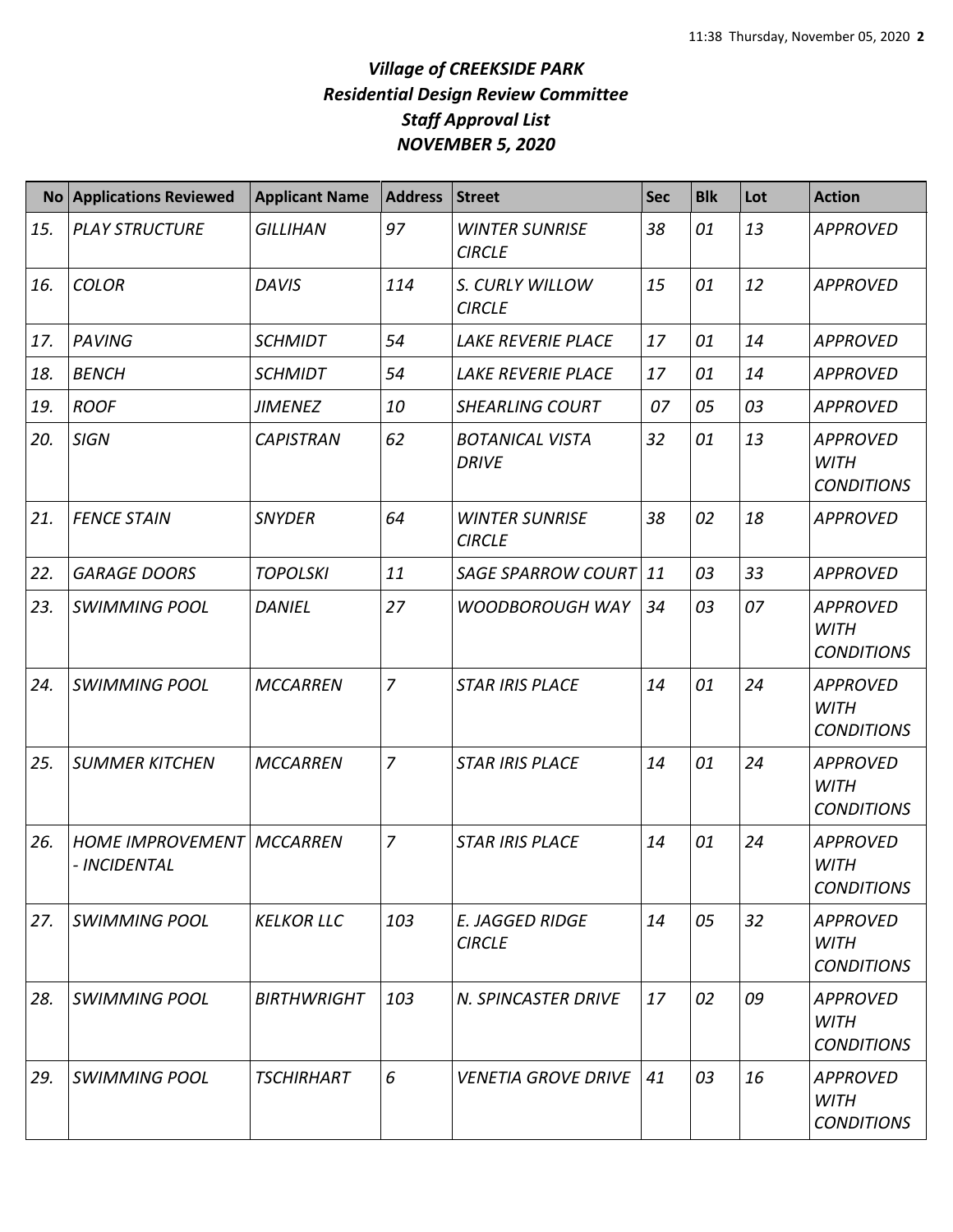|     | No Applications Reviewed | <b>Applicant Name</b> | <b>Address</b> | <b>Street</b>                         | <b>Sec</b> | <b>Blk</b> | Lot | <b>Action</b>                                       |
|-----|--------------------------|-----------------------|----------------|---------------------------------------|------------|------------|-----|-----------------------------------------------------|
| 30. | <b>SUMMER KITCHEN</b>    | <b>TSCHIRHART</b>     | 6              | <b>VENETIA GROVE DRIVE</b>            | 41         | 03         | 16  | <b>APPROVED</b><br><b>WITH</b><br><b>CONDITIONS</b> |
| 31. | <b>PATIO COVER</b>       | <b>TSCHIRHART</b>     | 6              | <b>VENETIA GROVE DRIVE</b>            | 41         | 03         | 16  | <b>APPROVED</b><br><b>WITH</b><br><b>CONDITIONS</b> |
| 32. | <b>ROOF</b>              | <b>NEHME</b>          | 70             | N. ARROW CANYON<br><b>CIRCLE</b>      | 30         | 02         | 04  | <b>APPROVED</b>                                     |
| 33. | <b>PAVING</b>            | <b>HODGIN</b>         | 91             | E. CRYSTAL CANYON<br><b>CICLE</b>     | 01         | 01         | 56  | <b>APPROVED</b><br><b>WITH</b><br><b>CONDITIONS</b> |
| 34. | <b>PLAY STRUCTURE</b>    | VILLALUNA             | 70             | <b>FOOTBRIDGE WAY</b>                 | 36         | 08         | 03  | <b>APPROVED</b><br><b>WITH</b><br><b>CONDITIONS</b> |
| 35. | <b>PATIO COVER</b>       | <b>SHORTT</b>         | 35             | <b>OVERLAND HEATH</b><br><b>DRIVE</b> | 18         | 04         | 09  | <b>APPROVED</b><br><b>WITH</b><br><b>CONDITIONS</b> |
| 36. | <b>FIREPIT</b>           | <b>SHORTT</b>         | 35             | <b>OVERLAND HEATH</b><br><b>DRIVE</b> | 18         | 04         | 09  | <b>APPROVED</b><br><b>WITH</b><br><b>CONDITIONS</b> |
| 37. | <b>SUMMER KITCHEN</b>    | <b>SHORTT</b>         | 35             | <b>OVERLAND HEATH</b><br><b>DRIVE</b> | 18         | 04         | 09  | <b>APPROVED</b><br><b>WITH</b><br><b>CONDITIONS</b> |
| 38. | <b>FENCE STAIN</b>       | <b>MARTINEZ</b>       | 39             | S. GREENPRINT CIRCLE                  | 08         | 02         | 39  | <b>APPROVED</b><br><b>WITH</b><br><b>CONDITIONS</b> |
| 39. | <b>COLOR</b>             | <b>OROZCO</b>         | 47             | <b>MOHAWK PATH TRAIL</b>              | 06         | 01         | 04  | <b>APPROVED</b>                                     |
| 40. | <b>PLAY STRUCTURE</b>    | <b>BATES</b>          | 146            | S. ARROW CANYON<br><b>CIRCLE</b>      | 03         | 01         | 18  | <b>APPROVED</b><br><b>WITH</b><br><b>CONDITIONS</b> |
| 41. | <b>ROOF</b>              | <b>SUNG</b>           | $\overline{z}$ | <b>KAYAK RIDGE DRIVE</b>              | 01         | 02         | 08  | <b>APPROVED</b>                                     |
| 42. | <b>GENERATOR</b>         | <b>WEILENG SHU</b>    | 55             | <b>LIBERTY BRANCH BLVD</b>            | 32         | 02         | 02  | <b>APPROVED</b><br><b>WITH</b><br><b>CONDITIONS</b> |
| 43. | <b>SWIMMING POOL</b>     | <b>MIRAVETE</b>       | 31             | <b>CLAIRHILL DRIVE</b>                | 14         | 01         | 05  | <b>APPROVED</b><br><b>WITH</b><br><b>CONDITIONS</b> |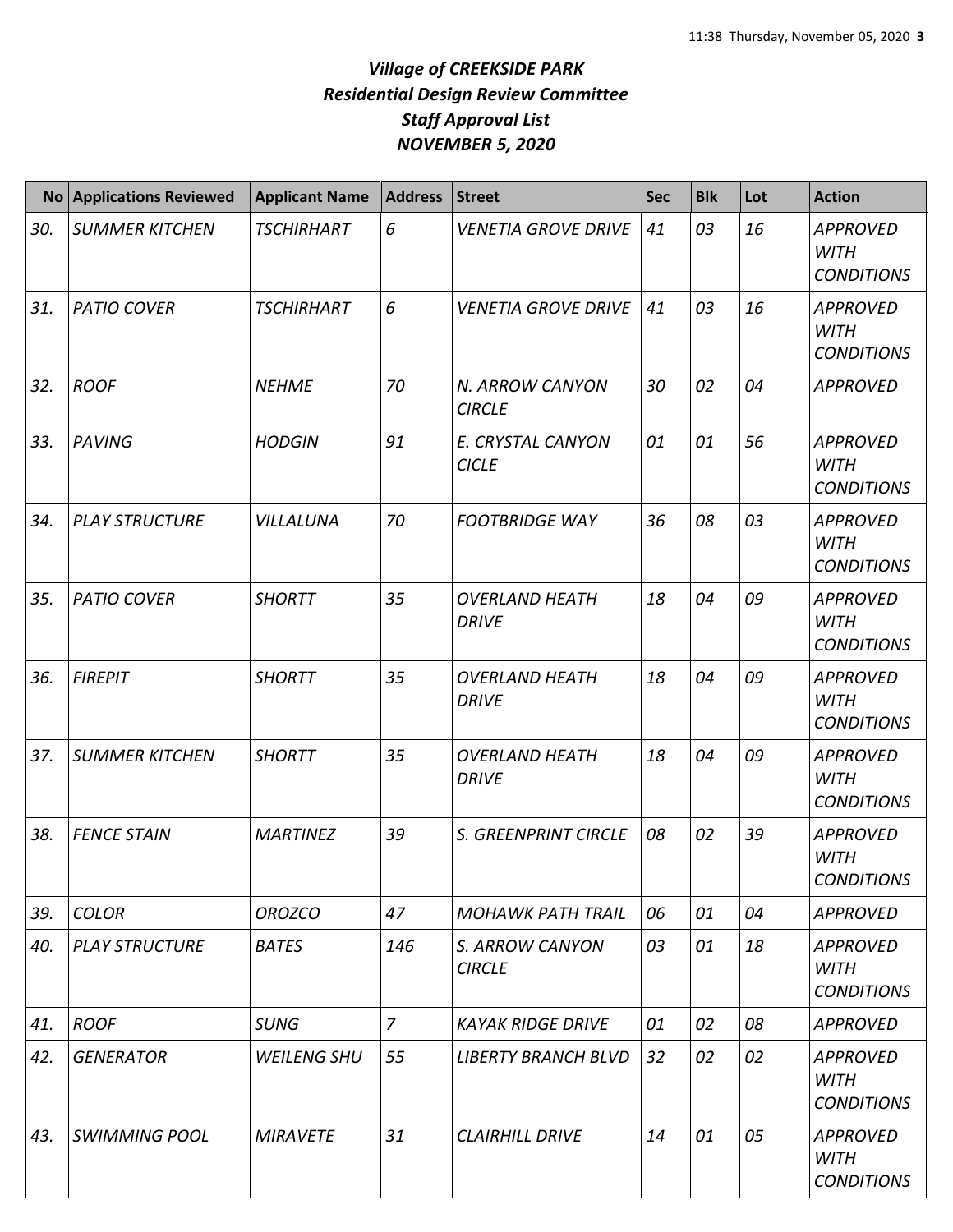|     | No Applications Reviewed | <b>Applicant Name</b> | <b>Address</b> | <b>Street</b>                      | <b>Sec</b> | <b>Blk</b> | Lot | <b>Action</b>                                       |
|-----|--------------------------|-----------------------|----------------|------------------------------------|------------|------------|-----|-----------------------------------------------------|
| 44. | <b>SOLAR PANELS</b>      | <b>HAMMER</b>         | $\overline{7}$ | PLEASANT POINT<br><b>PLACE</b>     | 08         | 01         | 54  | <b>APPROVED</b><br><b>WITH</b><br><b>CONDITIONS</b> |
| 45. | <b>GENERATOR</b>         | <b>SHELTON</b>        | 22             | PEACE TREE WAY                     | 18         | 02         | 13  | <b>APPROVED</b><br><b>WITH</b><br><b>CONDITIONS</b> |
| 46. | <b>SWIMMING POOL</b>     | <b>HAWKINS</b>        | 123            | N. WINTER SUNRISE<br><b>CIRCLE</b> | 38         | 01         | 07  | <b>APPROVED</b><br><b>WITH</b><br><b>CONDITIONS</b> |
| 47. | <b>ARBOR</b>             | <b>HAWKINS</b>        | 123            | N. WINTER SUNRISE<br><b>CIRCLE</b> | 38         | 01         | 07  | <b>APPROVED</b><br><b>WITH</b><br><b>CONDITIONS</b> |
| 48. | <b>ARBOR</b>             | <b>HAWKINS</b>        | 123            | N. WINTER SUNRISE<br><b>CIRCLE</b> | 38         | 01         | 07  | <b>APPROVED</b><br><b>WITH</b><br><b>CONDITIONS</b> |
| 49. | <b>ARBOR</b>             | <b>HAWKINS</b>        | 123            | N. WINTER SUNRISE<br><b>CIRCLE</b> | 38         | 01         | 07  | <b>APPROVED</b><br><b>WITH</b><br><b>CONDITIONS</b> |
| 50. | <b>PERGOLA</b>           | <b>HAWKINS</b>        | 123            | N. WINTER SUNRISE<br><b>CIRCLE</b> | 38         | 01         | 07  | <b>APPROVED</b><br><b>WITH</b><br><b>CONDITIONS</b> |
| 51. | <b>PATIO COVER</b>       | <b>HAWKINS</b>        | 123            | N. WINTER SUNRISE<br><b>CIRCLE</b> | 38         | 01         | 07  | <b>APPROVED</b><br><b>WITH</b><br><b>CONDITIONS</b> |
| 52. | <b>SUMMER KITCHEN</b>    | <b>HAWKINS</b>        | 123            | N. WINTER SUNRISE<br><b>CIRCLE</b> | 38         | 01         | 07  | <b>APPROVED</b><br><b>WITH</b><br><b>CONDITIONS</b> |
| 53. | <b>FIREPLACE</b>         | <b>HAWKINS</b>        | 123            | N. WINTER SUNRISE<br><b>CIRCLE</b> | 38         | 01         | 07  | <b>APPROVED</b><br><b>WITH</b><br><b>CONDITIONS</b> |
| 54. | <b>LIGHTING</b>          | <b>HAWKINS</b>        | 123            | N. WINTER SUNRISE<br><b>CIRCLE</b> | 38         | 01         | 07  | <b>APPROVED</b><br><b>WITH</b><br><b>CONDITIONS</b> |
| 55. | <b>COLOR</b>             | <b>BRUCE</b>          | 10             | <b>FURY RANCH PLACE</b>            | 24         | 01         | 55  | <b>APPROVED</b>                                     |
| 56. | <b>GENERATOR</b>         | <b>GARRETT</b>        | 18             | <b>MARISCAL PLACE</b>              | 10         | 03         | 30  | <b>APPROVED</b><br><b>WITH</b><br><b>CONDITIONS</b> |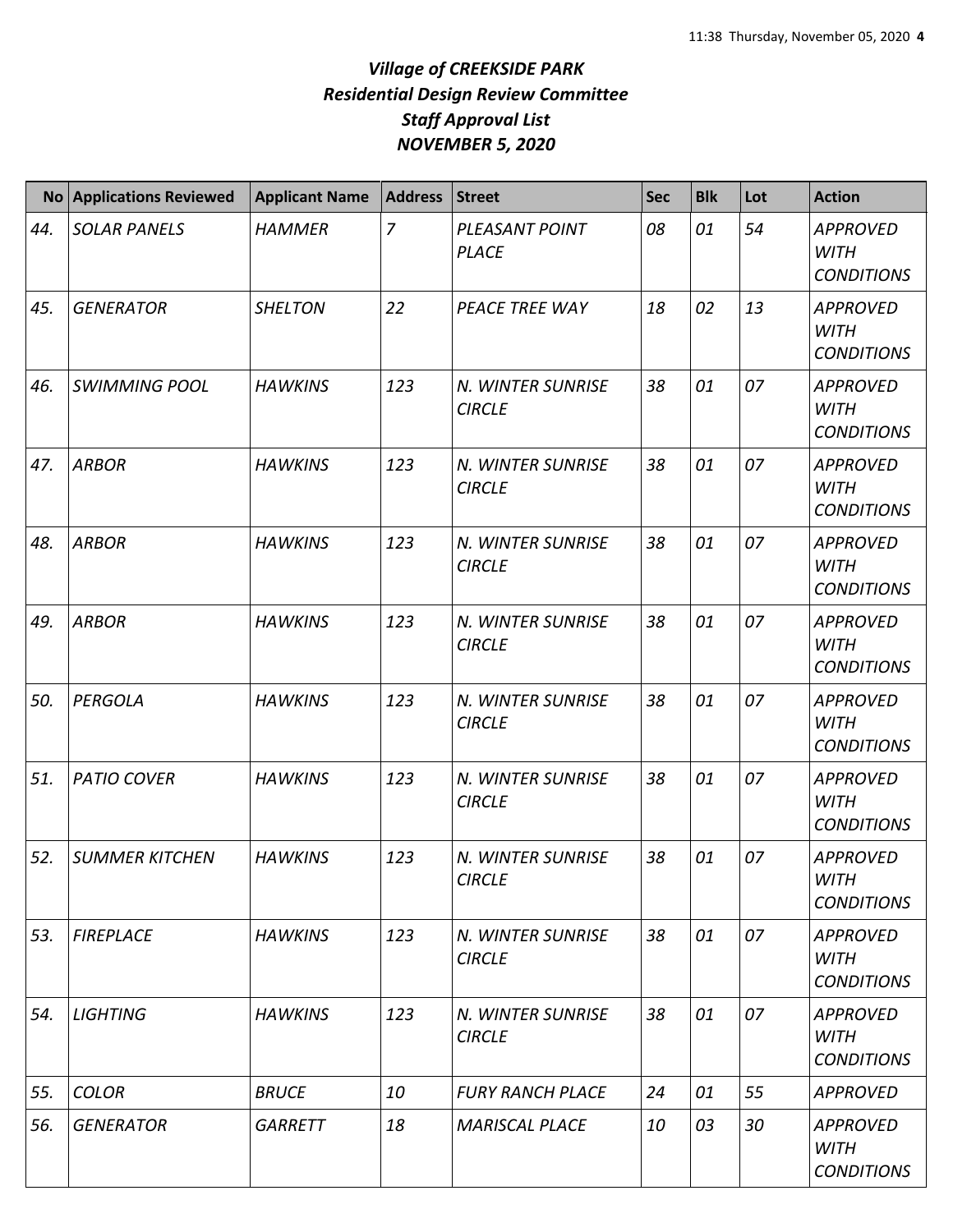|     | No Applications Reviewed | <b>Applicant Name</b> | <b>Address</b> | <b>Street</b>                          | <b>Sec</b> | <b>Blk</b> | Lot | <b>Action</b>                                       |
|-----|--------------------------|-----------------------|----------------|----------------------------------------|------------|------------|-----|-----------------------------------------------------|
| 57. | <b>GENERATOR</b>         | <b>ELLIOTT</b>        | 95             | S. ARROW CANYON<br><b>CIRCLE</b>       | 03         | 04         | 36  | <b>APPROVED</b><br><b>WITH</b><br><b>CONDITIONS</b> |
| 58. | <b>GENERATOR</b>         | <b>WROTEN</b>         | 31             | <b>SPRING BASKET TRAIL</b>             | 07         | 01         | 38  | <b>APPROVED</b><br><b>WITH</b><br><b>CONDITIONS</b> |
| 59. | <b>FENCE</b>             | <b>STRICKLAND</b>     | 26             | W. LASTING SPRING<br><b>CIRCLE</b>     | 08         | 01         | 32  | <b>APPROVED</b><br><b>WITH</b><br><b>CONDITIONS</b> |
| 60. | <b>DRIVEWAY WIDENING</b> | <b>SHIRLEY</b>        | 43             | <b>FURY RANCH PLACE</b>                | 24         | 01         | 44  | <b>APPROVED</b>                                     |
| 61. | <b>SUMMER KITCHEN</b>    | <b>WILKERSON</b>      | 94             | N. CURLY WILLOW<br><b>CIRCLE</b>       | 15         | 01         | 08  | <b>APPROVED</b><br><b>WITH</b><br><b>CONDITIONS</b> |
| 62. | <b>FENCE</b>             | <b>PURDOM</b>         | 75             | W. LIBERTY SQUARE<br><b>PLACE</b>      | 32         | 03         | 02  | <b>APPROVED</b><br><b>WITH</b><br><b>CONDITIONS</b> |
| 63. | <b>SWIMMING POOL</b>     | <b>VARIO</b>          | 6              | <b>SUNDOWN RIDGE</b><br><b>PLACE</b>   | 16         | 01         | 02  | <b>APPROVED</b><br><b>WITH</b><br><b>CONDITIONS</b> |
| 64. | <b>FIREPIT</b>           | <b>VARIO</b>          | 6              | <b>SUNDOWN RIDGE</b><br><b>PLACE</b>   | 16         | 01         | 02  | <b>APPROVED</b><br><b>WITH</b><br><b>CONDITIONS</b> |
| 65. | <b>SUMMER KITCHEN</b>    | <b>VARIO</b>          | 6              | <b>SUNDOWN RIDGE</b><br><b>PLACE</b>   | 16         | 01         | 02  | <b>APPROVED</b><br><b>WITH</b><br><b>CONDITIONS</b> |
| 66. | <b>SIGN</b>              | <b>HERNANDEZ</b>      | 42             | <b>STAR IRIS PLACE</b>                 | 14         | 01         | 36  | <b>APPROVED</b><br><b>WITH</b><br><b>CONDITIONS</b> |
| 67. | <b>FENCE STAIN</b>       | <b>BUTTIKER</b>       | 11             | <b>KALMIA BRANCH</b><br><b>COURT</b>   | 41         | 02         | 16  | <b>APPROVED</b>                                     |
| 68. | <b>ROOF</b>              | <b>IBARRA</b>         | 86             | W. ARBOR CAMP<br><b>CIRCLE</b>         | 04         | 03         | 29  | <b>APPROVED</b>                                     |
| 69. | <b>SWIMMING POOL</b>     | <b>HANSON</b>         | 86             | <b>ELANDER BLOSSOM</b><br><b>DRIVE</b> | 32         | 01         | 33  | <b>APPROVED</b><br><b>WITH</b><br><b>CONDITIONS</b> |
| 70. | <b>ROOF</b>              | <b>SALINAS</b>        | $\overline{2}$ | <b>KAYAK RIDGE DRIVE</b>               | 01         | 01         | 27  | <b>APPROVED</b>                                     |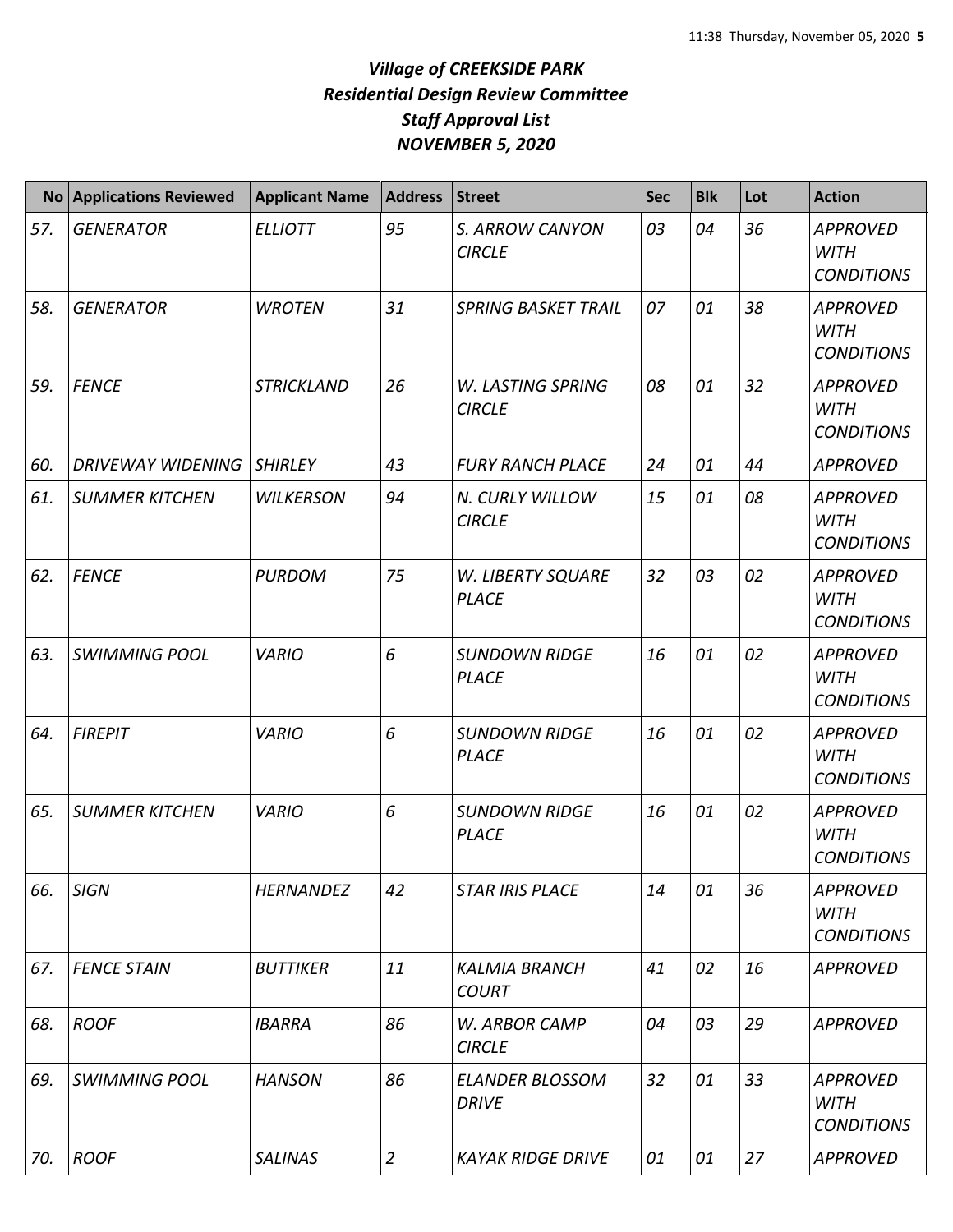|     | No Applications Reviewed | <b>Applicant Name</b>             | <b>Address</b> | <b>Street</b>                          | <b>Sec</b> | <b>Blk</b> | Lot | <b>Action</b>                                       |
|-----|--------------------------|-----------------------------------|----------------|----------------------------------------|------------|------------|-----|-----------------------------------------------------|
| 71. | <b>SUMMER KITCHEN</b>    | <b>MALATESTA</b>                  | 11             | <b>CHIPPED SPARROW</b><br><b>PLACE</b> | 13         | 02         | 38  | <b>APPROVED</b><br><b>WITH</b><br><b>CONDITIONS</b> |
| 72. | <b>FIREPIT</b>           | <b>MALATESTA</b>                  | 11             | <b>CHIPPED SPARROW</b><br><b>PLACE</b> | 13         | 02         | 38  | <b>APPROVED</b><br><b>WITH</b><br><b>CONDITIONS</b> |
| 73. | <b>PLAY STRUCTURE</b>    | <b>OLEA</b>                       | 95             | PERENNIAL CANYON<br><b>DRIVE</b>       | 39         | 01         | 09  | <b>APPROVED</b><br><b>WITH</b><br><b>CONDITIONS</b> |
| 74. | <b>GENERATOR</b>         | <b>LOWRANCE</b>                   | 27             | <b>ARGOSY BEND PLACE</b>               | 24         | 01         | 33  | <b>APPROVED</b><br><b>WITH</b><br><b>CONDITIONS</b> |
| 75. | <b>TRASH CART SCREEN</b> | <b>NGUYEN</b>                     | 39             | <b>INLAND PRAIRIE DRIVE</b>            | 09         | 01         | 48  | <b>APPROVED</b><br><b>WITH</b><br><b>CONDITIONS</b> |
| 76. | <b>SWIMMING POOL</b>     | <b>NIEVES</b><br><b>FERNANDEZ</b> | 110            | N. VICTORIANA CIRCLE                   | 07         | 03         | 15  | <b>APPROVED</b><br><b>WITH</b><br><b>CONDITIONS</b> |
| 77. | <b>PERGOLA</b>           | <b>NIEVES</b><br><b>FERNANDEZ</b> | 110            | N. VICTORIANA CIRCLE                   | 07         | 03         | 15  | <b>APPROVED</b><br><b>WITH</b><br><b>CONDITIONS</b> |
| 78. | <b>SUMMER KITCHEN</b>    | <b>NIEVES</b><br><b>FERNANDEZ</b> | 110            | N. VICTORIANA CIRCLE                   | 07         | 03         | 15  | <b>APPROVED</b><br><b>WITH</b><br><b>CONDITIONS</b> |
| 79. | <b>COLOR</b>             | <b>CICERO</b>                     | 42             | <b>HERONS FLIGHT PLACE</b>             | 37         | 01         | 15  | <b>APPROVED</b><br>WITH<br><b>CONDITIONS</b>        |
| 80. | <b>GENERATOR</b>         | <b>GUARIENTO</b>                  | $\mathfrak{Z}$ | <b>MEADOW OWL PLACE</b>                | 27         | 02         | 19  | <b>APPROVED</b><br><b>WITH</b><br><b>CONDITIONS</b> |
| 81. | <b>PLAY STRUCTURE</b>    | <b>SUGG</b>                       | 38             | <b>LANGSTONE PLACE</b>                 | 09         | 01         | 13  | <b>APPROVED</b><br><b>WITH</b><br><b>CONDITIONS</b> |
| 82. | <b>SWIMMING POOL</b>     | <b>THOMAS</b>                     | 42             | <b>BUTTERNUT GROVE</b><br>PLACE        | 04         | 01         | 23  | <b>APPROVED</b><br><b>WITH</b><br><b>CONDITIONS</b> |